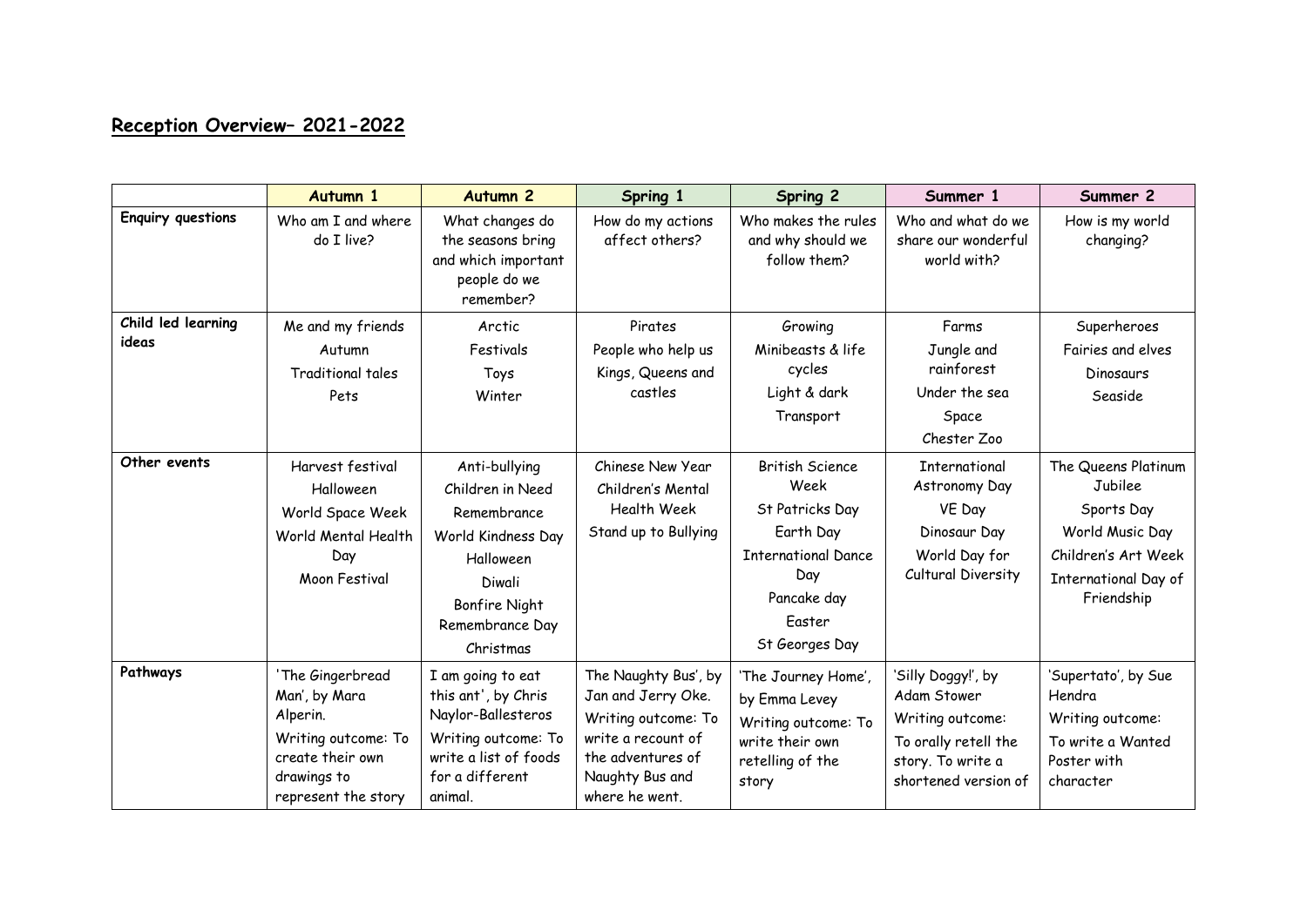|                  | and orally retell it.<br>Pupils drawings will<br>be labelled with<br>marks appropriate to<br>their development.                                                                                                                                                        |                                                                                                                                                                                                                                                           |                                                                                                                                                                                                     |                                                                                                                                                                                     | the story.                                                                                                                                                                                            | description.                                                                                                                                                                                                                  |
|------------------|------------------------------------------------------------------------------------------------------------------------------------------------------------------------------------------------------------------------------------------------------------------------|-----------------------------------------------------------------------------------------------------------------------------------------------------------------------------------------------------------------------------------------------------------|-----------------------------------------------------------------------------------------------------------------------------------------------------------------------------------------------------|-------------------------------------------------------------------------------------------------------------------------------------------------------------------------------------|-------------------------------------------------------------------------------------------------------------------------------------------------------------------------------------------------------|-------------------------------------------------------------------------------------------------------------------------------------------------------------------------------------------------------------------------------|
| White Rose Maths | Getting to know you/<br>Baseline<br>Just like me!<br>Match and sort<br>Compare amounts<br>Compare size, mass<br>and capacity<br>Exploring pattern                                                                                                                      | It's me 1, 2, 3!<br>Light and dark<br>Representing 1,2 and<br>3<br>Comparing 1,2 and 3<br>Composition of 1,2<br>and 3<br>Circles and triangles<br>Positional language<br>Representing<br>numbers to 5<br>One more one less<br>Shapes with 4 sides<br>Time | Alive in 5!<br>Growing 6, 7, 8<br>Introducing zero<br>Comparing numbers<br>to 5<br>Composition of 4 and<br>5<br>Compare mass<br>Compare capacity<br>Comparing 2 amounts<br>Making pairs             | Building 9 and 10<br>Consolidation<br>Length and height<br>Time<br>Counting to 10<br>Comparing numbers<br>to 10<br>Number bonds to 10<br>3D shapes<br>Spacial awareness<br>Patterns | To 20 and beyond<br>First, then, now<br><b>Building numbers</b><br>beyond 10<br>Counting patterns<br>beyond 10<br>Spacial reasoning<br>Match, rotate,<br>manipulate<br>Adding more<br>Taking away     | Find my pattern<br>On the move<br>Compose and<br>decompose<br>Doubling<br>Sharing<br>Grouping even and<br>odd<br>Deepening<br>understanding<br>Patterns and<br>relationships<br>Spacial reasoning<br>Mapping                  |
| Key texts        | Monkey Puzzle<br>The Three Little Pigs<br>Jack and the<br>Beanstalk<br>The<br>Gingerbread Man<br>Goldilocks and the<br>Three Bears<br>The Three Billy Goats<br>Gruff<br>The Enormous Turnip<br>The Gruffalo<br>Brambly Hedge-<br>Autumn Story<br>A Fruit is a Suitcase | Rama and Sita<br>Christmas Story<br>Anno's Counting Book<br>The Button Box<br>Stickman<br>A Funny Thing<br>Happened on the way<br>to School<br>Tree- Seasons come,<br>seasons go<br><b>Rainbow Fish</b><br>Elmer                                          | Burglar Bill<br>The Pirate Cruncher<br>The colour monster<br>Stuck<br>The lion inside<br>Lost and found<br>Orange, Pear, Apple<br>Bear<br>Captain<br>Sparklebeard<br>Dear Zoo<br>Good night Gorilla | Easter story<br>Jack and the<br>Beanstalk<br>Poppy and the<br>Blooms<br>The day the Crayon's<br>Quit<br>The Koala who could<br>The Queen's hat<br>The book of rules                 | Handa's Surprise<br>This zoo is not for<br>you<br>All are welcome<br>If all the world<br>were<br>The Ghanaian<br>Goldilocks<br>Little why<br>Hats of faith<br>The little red hen<br>What the ladybird | I give you the world<br>Shine.<br>On the way home<br>Under the same sky<br>When's my birthday<br>The invisible string<br>Incredible you<br>Lost in the clouds<br>Elves and the<br>shoemaker<br>The nicest<br>naughtiest fairy |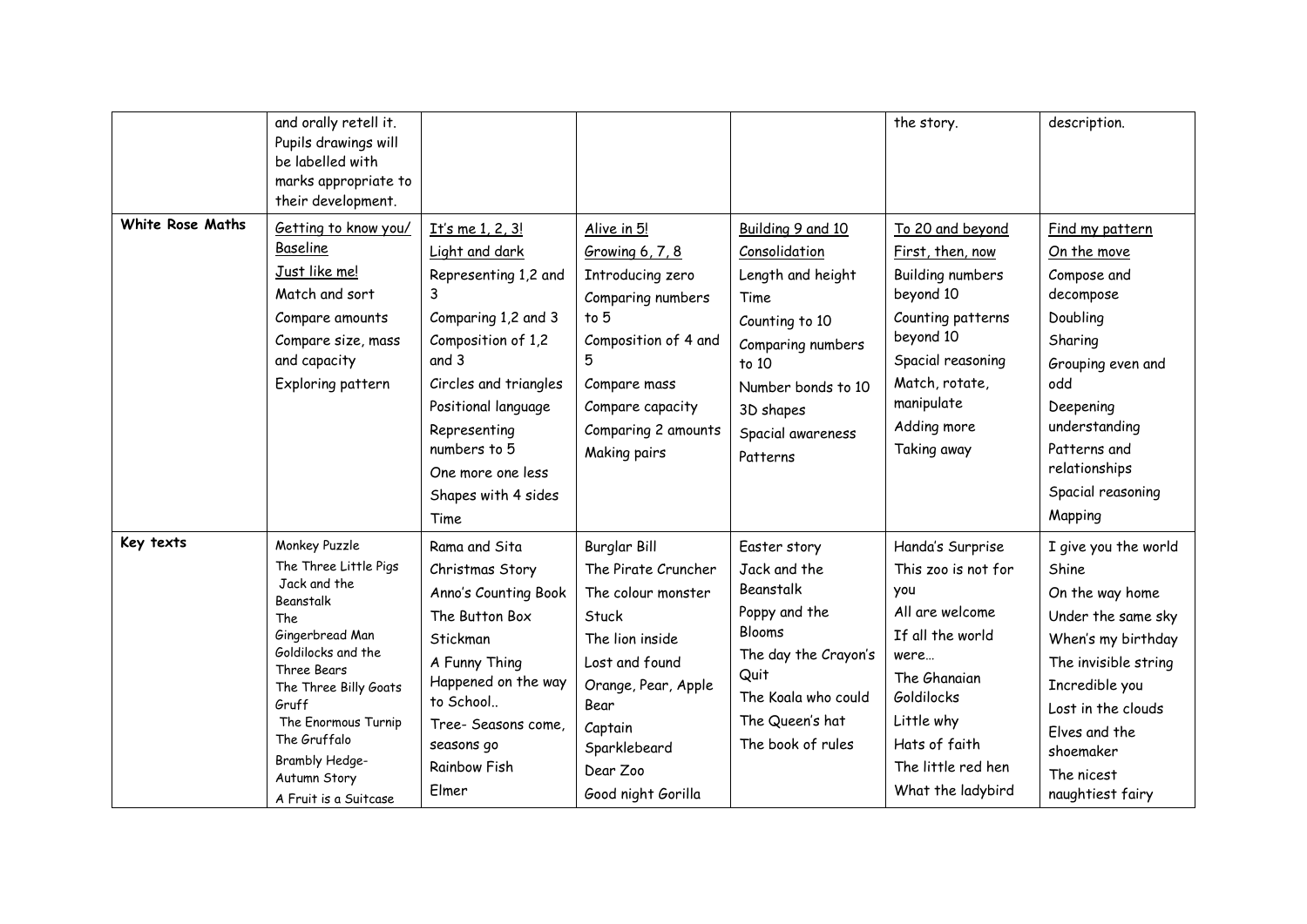| Experiences                                                      | for Seeds<br>In every house on<br>every street<br>Don't Hog the Hedge<br>Health Box<br>handwashing<br>Baking                                                                                                                                                                                                                                                       | Father Christmas<br>visit<br>Pantomime                                                                                                                                                                                                                                                                                                                                                                                                                                      | If I ran the zoo<br>The white giraffe<br>The giraffe that<br>danced<br>Visits/messages<br>from<br>police/firemen/nurs<br>es                                                                                                                                                                                          | Easter bonnet<br>competition<br>Easter crafts                                                                                                                                                                                                                                                                                                                                         | heard<br>Rosie's walk<br>Rumble in the jungle<br>The Lion who wanted<br>Love<br>Ronald the Rhino<br>Butterflies/frogspa<br>wn in classrooms<br>Chester Zoo                                                                                                                                                                                                                                                                                       | Water day<br>Graduation                                                                                                                                                                                                                                                                                                                                                                                                                              |
|------------------------------------------------------------------|--------------------------------------------------------------------------------------------------------------------------------------------------------------------------------------------------------------------------------------------------------------------------------------------------------------------------------------------------------------------|-----------------------------------------------------------------------------------------------------------------------------------------------------------------------------------------------------------------------------------------------------------------------------------------------------------------------------------------------------------------------------------------------------------------------------------------------------------------------------|----------------------------------------------------------------------------------------------------------------------------------------------------------------------------------------------------------------------------------------------------------------------------------------------------------------------|---------------------------------------------------------------------------------------------------------------------------------------------------------------------------------------------------------------------------------------------------------------------------------------------------------------------------------------------------------------------------------------|--------------------------------------------------------------------------------------------------------------------------------------------------------------------------------------------------------------------------------------------------------------------------------------------------------------------------------------------------------------------------------------------------------------------------------------------------|------------------------------------------------------------------------------------------------------------------------------------------------------------------------------------------------------------------------------------------------------------------------------------------------------------------------------------------------------------------------------------------------------------------------------------------------------|
| <b>Communication and</b><br>Language<br>Framework<br>development | Enjoy listening to<br>longer stories and<br>can remember much<br>of what happens.<br>Use a wider range of<br>vocabulary.<br>Understand a<br>question or<br>instruction that has<br>two parts, such as:<br>"Get your coat and<br>wait at the door".<br>Understand 'why'<br>questions, like: "Why<br>do you think the<br>caterpillar got so<br>fat?"<br>Sing a large | Develop their<br>communication but<br>may continue to have<br>problems with<br>irregular tenses and<br>plurals, such as<br>'runned' for 'ran',<br>'swimmed' for 'swam'.<br>Develop their<br>pronunciation but<br>may have problems<br>saying: some sounds:<br>r, j, th, ch, and sh $\cdot$<br>multi-syllabic words<br>such as 'pterodactyl',<br>'planetarium' or<br>'hippopotamus'.<br>Be able to express a<br>point of view and to<br>debate when they<br>disagree with an | Learn new<br>vocabulary.<br>Listen carefully to<br>rhymes and songs,<br>paying attention to<br>how they sound.<br>Engage in non-fiction<br>books.<br>Engage in<br>storytimes.<br>Understand how to<br>listen carefully and<br>why listening is<br>important.<br>Describe events in<br>some detail.<br>Develop social | Use new vocabulary<br>throughout the day.<br>Learn rhymes, poems<br>and songs.<br>Listen to and talk<br>about selected non-<br>fiction to develop a<br>deep familiarity with<br>new knowledge and<br>vocabulary.<br>Listen to and talk<br>about stories to<br>build familiarity and<br>understanding.<br>Connect one idea or<br>action to another<br>using a range of<br>connectives. | Use new vocabulary<br>in different<br>contexts.<br>Learn rhymes, poems<br>and songs.<br>Listen to and talk<br>about selected non-<br>fiction to develop a<br>deep familiarity with<br>new knowledge and<br>vocabulary.<br>Retell the story,<br>once they have<br>developed a deep<br>familiarity with the<br>text, some as exact<br>repetition and some<br>in their own words.<br>Use talk to help<br>work out problems<br>and organise thinking | Listen attentively<br>and respond to what<br>they hear with<br>relevant questions,<br>comments and<br>actions when being<br>read to and during<br>whole class<br>discussions and small<br>group interactions.<br>Participate in small<br>group, class and one-<br>to-one discussions,<br>offering their own<br>ideas, using recently<br>introduced<br>vocabulary.<br>Offer explanations<br>for why things might<br>happen, making use<br>of recently |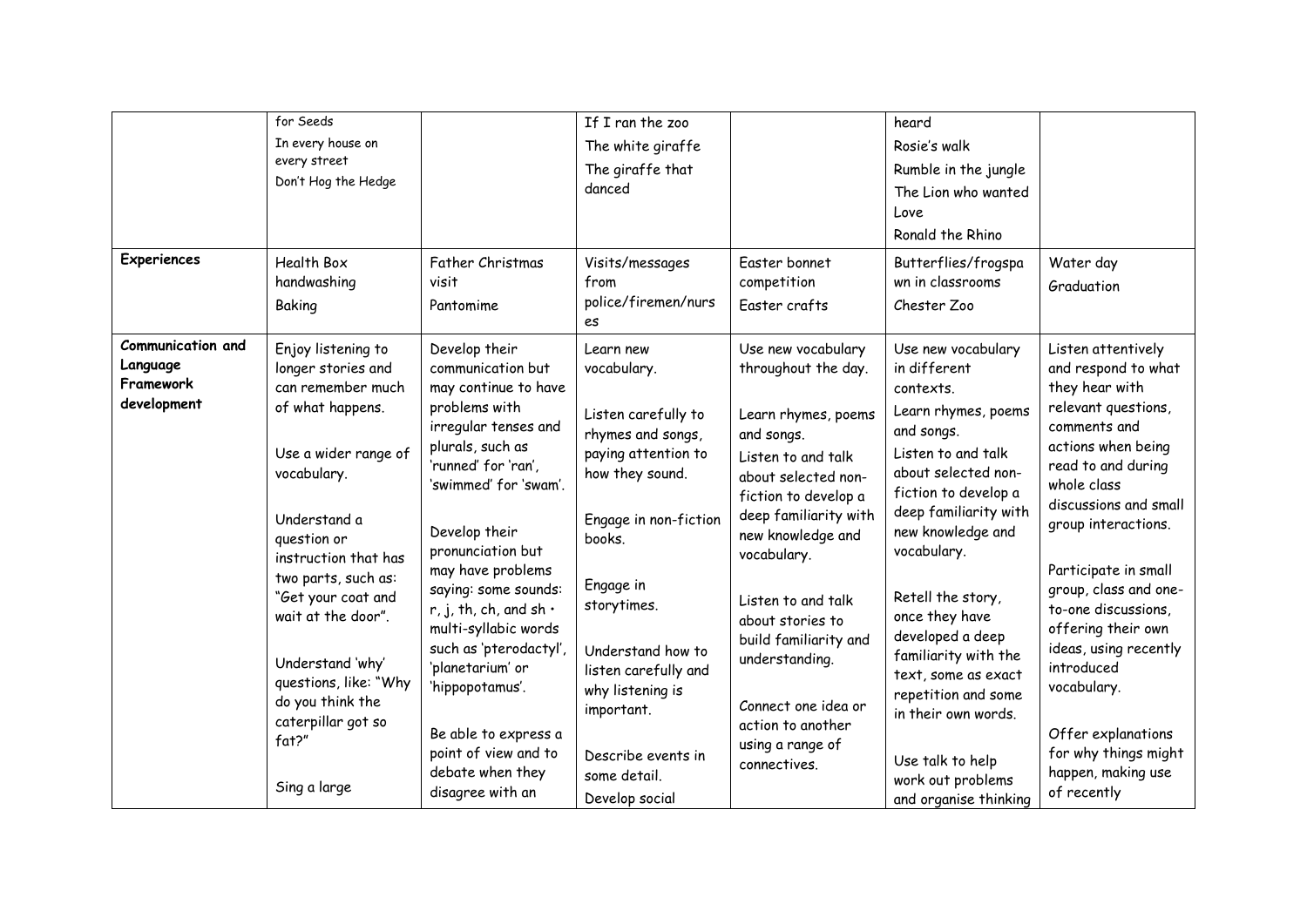|                                                  | repertoire of songs.<br>Know many rhymes,<br>be able to talk about<br>familiar books, and<br>be able to tell a long<br>story.<br>Use longer<br>sentences of four to<br>six words.                                                                                                                              | adult or a friend,<br>using words as well<br>as actions.<br>Start a conversation<br>with an adult or a<br>friend and continue<br>it for many turns.<br>Use talk to organise<br>themselves and their<br>play: "Let's go on a<br>bus you sit there<br>I'll be the driver." | phrases.                                                                                                                                                                                                                         | Ask questions to<br>find out more and to<br>check they<br>understand what has<br>been said to them.<br>Articulate their<br>ideas and thoughts<br>in well-formed<br>sentences.                                                                | and activities, and to<br>explain how things<br>work and why they<br>might happen.<br>Make comments<br>about what they<br>have heard and ask<br>questions to clarify<br>their understanding.<br>Hold conversation<br>when engaged in<br>back-and-forth<br>exchanges with their<br>teacher and peers. | introduced<br>vocabulary from<br>stories, non-fiction,<br>rhymes and poems<br>when appropriate.<br>Express their ideas<br>and feelings about<br>their experiences<br>using full sentences,<br>including use of past,<br>present and future<br>tenses and making<br>use of conjunctions,<br>with modelling and<br>support from their<br>teacher. |
|--------------------------------------------------|----------------------------------------------------------------------------------------------------------------------------------------------------------------------------------------------------------------------------------------------------------------------------------------------------------------|--------------------------------------------------------------------------------------------------------------------------------------------------------------------------------------------------------------------------------------------------------------------------|----------------------------------------------------------------------------------------------------------------------------------------------------------------------------------------------------------------------------------|----------------------------------------------------------------------------------------------------------------------------------------------------------------------------------------------------------------------------------------------|------------------------------------------------------------------------------------------------------------------------------------------------------------------------------------------------------------------------------------------------------------------------------------------------------|-------------------------------------------------------------------------------------------------------------------------------------------------------------------------------------------------------------------------------------------------------------------------------------------------------------------------------------------------|
| Personal, Social and<br>Emotional<br>development | Select and use<br>activities and<br>resources, with help<br>when needed. This<br>helps them to<br>achieve a goal they<br>have chosen, or one<br>which is suggested<br>to them.<br>Develop their sense<br>of responsibility and<br>membership of a<br>community.<br>Increasingly follow<br>rules, understanding | Become more<br>outgoing with<br>unfamiliar people, in<br>the safe context of<br>their setting.<br>Show more<br>confidence in new<br>social situations.<br>Play with one or<br>more other children,<br>extending and<br>elaborating play<br>ideas.                        | See themselves as a<br>valuable individual.<br>Build constructive<br>and respectful<br>relationships.<br>Express their<br>feelings and consider<br>the feelings of<br>others.<br>Manage their own<br>needs. Personal<br>hygiene. | Begin to show<br>resilience and<br>perseverance.<br>Identify and<br>moderate their own<br>feelings.<br>Think about the<br>perspectives of<br>others.<br>Know and talk about<br>the different<br>factors that support<br>their overall health | Show resilience and<br>perseverance in the<br>face of challenge.<br>Identify and<br>moderate their own<br>feelings socially and<br>emotionally.<br>Think about the<br>perspectives of<br>others and talk<br>about it.<br>Know and talk about<br>the different                                        | Show an<br>understanding of<br>their own feelings<br>and those of others,<br>and begin to<br>regulate their<br>behaviour<br>accordingly.<br>Set and work<br>towards simple goals,<br>being able to wait<br>for what they want<br>and control their<br>immediate impulses<br>when appropriate.                                                   |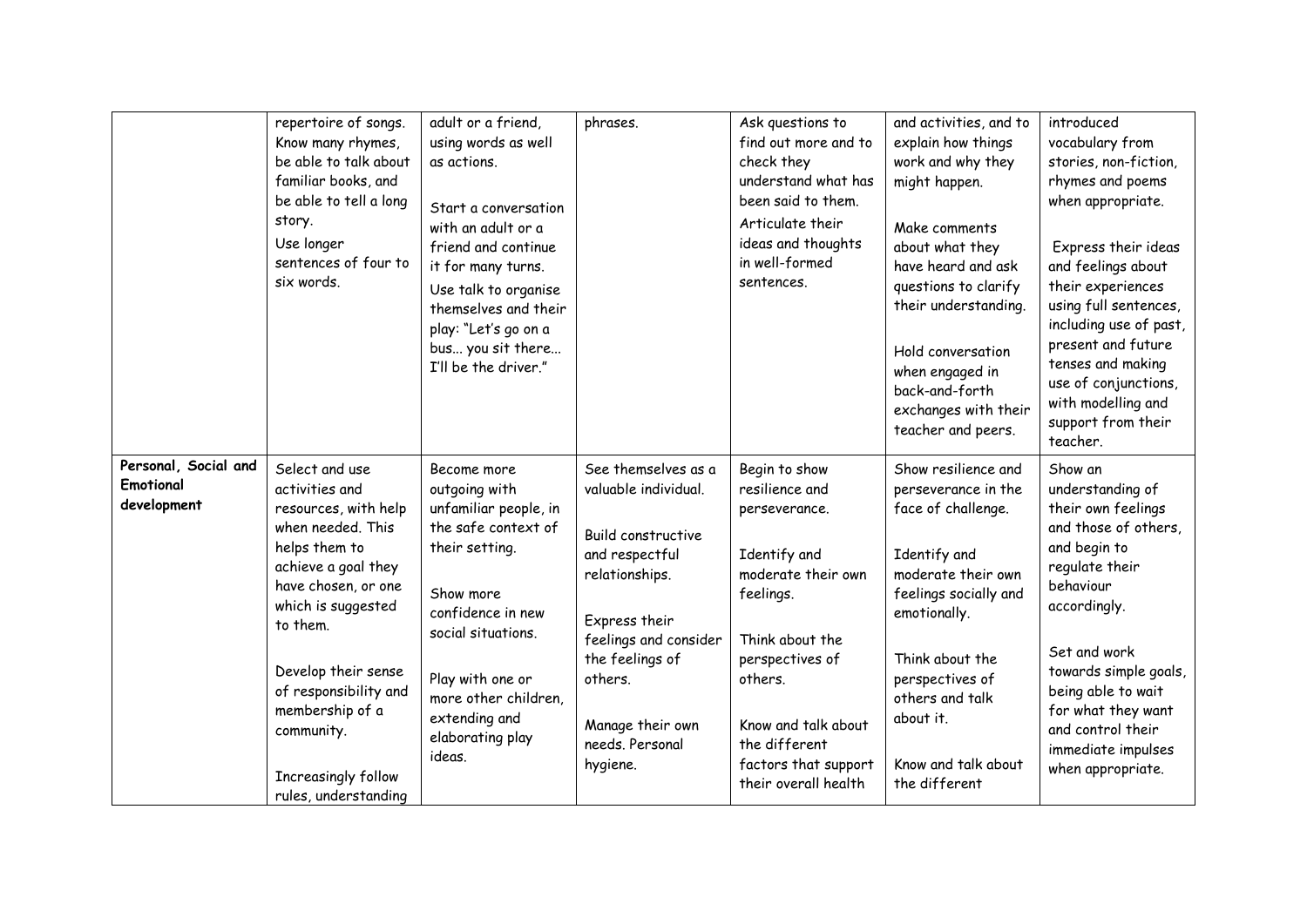|          | why they are<br>important.<br>Develop appropriate<br>ways of being<br>assertive. Talk with<br>others to solve<br>conflicts.<br>Understand<br>gradually how others<br>might be feeling.<br>Be increasingly<br>independent in<br>meeting their own<br>care needs, e.g.,<br>brushing teeth, using<br>the toilet, washing<br>and drying their<br>hands thoroughly. | Find solutions to<br>conflicts and<br>rivalries. For<br>example, accepting<br>that not everyone<br>can be Spider-Man in<br>the game, and<br>suggesting other<br>ideas.<br>Remember rules<br>without needing an<br>adult to remind<br>them.<br>Talk about their<br>feelings using words<br>like 'happy', 'sad',<br>'angry' or 'worried'.<br>Make healthy<br>choices about food,<br>drink, activity and<br>toothbrushing. | Know and talk about<br>the different<br>factors that support<br>their overall health<br>and wellbeing:<br>regular physical<br>activity, healthy<br>eating. | and wellbeing:<br>regular physical<br>activity, healthy<br>eating,<br>toothbrushing,<br>sensible amounts of<br>'screen time'. | factors that support<br>their overall health<br>and wellbeing:<br>regular physical<br>activity, healthy<br>eating,<br>toothbrushing,<br>sensible amounts of<br>'screen time', having<br>a good sleep routine,<br>being a safe<br>pedestrian.<br>Work and play<br>cooperatively and<br>take turns with<br>others.<br>Form positive<br>attachments to<br>adults and<br>friendships with<br>peers.<br>Explain the reasons<br>for rules, know right<br>from wrong and try<br>to behave<br>accordingly. | Give focused<br>attention to what<br>the teacher says,<br>responding<br>appropriately even<br>when engaged in<br>activity, and show an<br>ability to follow<br>instructions involving<br>several ideas or<br>actions.<br>Be confident to try<br>new activities and<br>show independence,<br>resilience and<br>perseverance in the<br>face of challenge.<br>Manage their own<br>basic hygiene and<br>personal needs,<br>including dressing,<br>going to the toilet<br>and understanding<br>the importance of<br>healthy food<br>choices.<br>Show sensitivity to<br>their own and to<br>others' needs. |
|----------|----------------------------------------------------------------------------------------------------------------------------------------------------------------------------------------------------------------------------------------------------------------------------------------------------------------------------------------------------------------|-------------------------------------------------------------------------------------------------------------------------------------------------------------------------------------------------------------------------------------------------------------------------------------------------------------------------------------------------------------------------------------------------------------------------|------------------------------------------------------------------------------------------------------------------------------------------------------------|-------------------------------------------------------------------------------------------------------------------------------|----------------------------------------------------------------------------------------------------------------------------------------------------------------------------------------------------------------------------------------------------------------------------------------------------------------------------------------------------------------------------------------------------------------------------------------------------------------------------------------------------|------------------------------------------------------------------------------------------------------------------------------------------------------------------------------------------------------------------------------------------------------------------------------------------------------------------------------------------------------------------------------------------------------------------------------------------------------------------------------------------------------------------------------------------------------------------------------------------------------|
| Physical | Continue to develop                                                                                                                                                                                                                                                                                                                                            | Skip, hop, stand on                                                                                                                                                                                                                                                                                                                                                                                                     | Revise and refine                                                                                                                                          | Develop their small                                                                                                           | Progress towards a                                                                                                                                                                                                                                                                                                                                                                                                                                                                                 | Negotiate space and                                                                                                                                                                                                                                                                                                                                                                                                                                                                                                                                                                                  |
|          | their movement.                                                                                                                                                                                                                                                                                                                                                | one leg and hold a                                                                                                                                                                                                                                                                                                                                                                                                      | the fundamental                                                                                                                                            | motor skills so that                                                                                                          | more fluent style of                                                                                                                                                                                                                                                                                                                                                                                                                                                                               | obstacles safely,                                                                                                                                                                                                                                                                                                                                                                                                                                                                                                                                                                                    |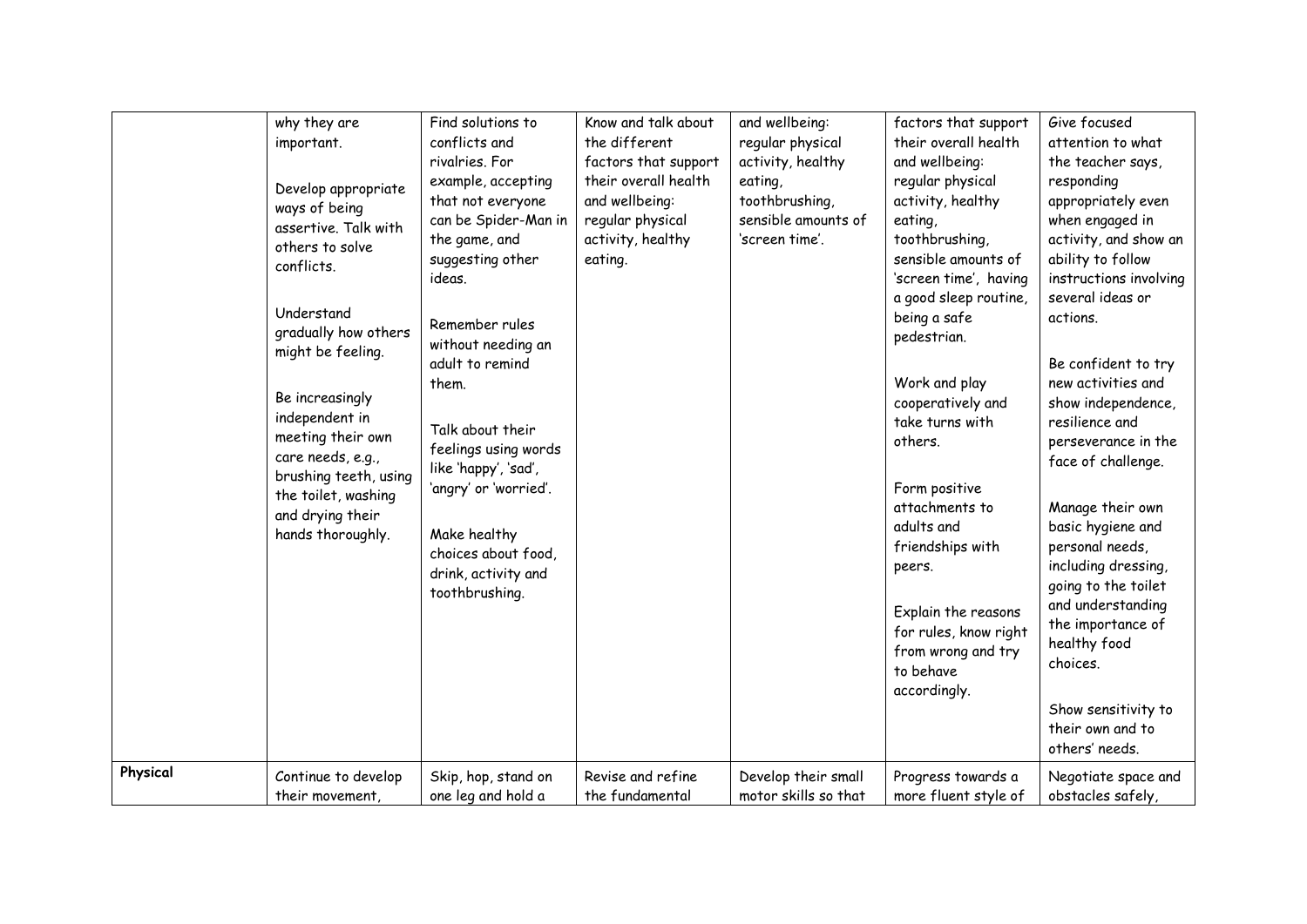| balancing, riding                                                                                                                                                                                                   | pose for a game like                                                                                                                                                                                                               | movement skills they                                                                                                                                                                                         | they can use a range                                                                                                                                                                                                                                                            | moving, with                                                                                                                                                                                                     | with consideration                                                                                                                                                                                             |
|---------------------------------------------------------------------------------------------------------------------------------------------------------------------------------------------------------------------|------------------------------------------------------------------------------------------------------------------------------------------------------------------------------------------------------------------------------------|--------------------------------------------------------------------------------------------------------------------------------------------------------------------------------------------------------------|---------------------------------------------------------------------------------------------------------------------------------------------------------------------------------------------------------------------------------------------------------------------------------|------------------------------------------------------------------------------------------------------------------------------------------------------------------------------------------------------------------|----------------------------------------------------------------------------------------------------------------------------------------------------------------------------------------------------------------|
| (scooters, trikes and                                                                                                                                                                                               | musical statues.                                                                                                                                                                                                                   | have already                                                                                                                                                                                                 | of tools                                                                                                                                                                                                                                                                        | developing control                                                                                                                                                                                               | for themselves and                                                                                                                                                                                             |
| bikes) and ball skills.                                                                                                                                                                                             |                                                                                                                                                                                                                                    | acquired: rolling,                                                                                                                                                                                           | competently, safely                                                                                                                                                                                                                                                             | and grace.                                                                                                                                                                                                       | others.                                                                                                                                                                                                        |
|                                                                                                                                                                                                                     |                                                                                                                                                                                                                                    |                                                                                                                                                                                                              |                                                                                                                                                                                                                                                                                 |                                                                                                                                                                                                                  |                                                                                                                                                                                                                |
| Go up steps and<br>stairs, or climb up<br>apparatus, using<br>alternate feet.                                                                                                                                       | Start taking part in<br>some group activities<br>which they make up<br>for themselves, or in<br>teams.                                                                                                                             | crawling, walking,<br>jumping, running,<br>hopping, skipping and<br>climbing.<br>Use their core                                                                                                              | and confidently.<br>Suggested tools:<br>pencils for drawing<br>and writing,<br>paintbrushes,<br>scissors, knives,                                                                                                                                                               | Develop the overall<br>body strength, co-<br>ordination, balance<br>and agility needed to<br>engage successfully                                                                                                 | Demonstrate<br>strength, balance<br>and coordination<br>when playing.                                                                                                                                          |
| Use large-muscle<br>movements to wave<br>flags and streamers,<br>paint and make<br>marks.                                                                                                                           | Increasingly be able<br>to use and remember<br>sequences and<br>patterns of<br>movements which<br>are related to music                                                                                                             | muscle strength to<br>achieve a good<br>posture when sitting<br>at a table or sitting<br>on the floor.                                                                                                       | forks and spoons.<br>Combine different<br>movements with ease<br>and fluency.                                                                                                                                                                                                   | with future physical<br>education sessions<br>and other physical<br>disciplines including<br>dance, gymnastics,<br>sport and swimming.                                                                           | Move energetically,<br>such as running,<br>jumping, dancing,<br>hopping, skipping and<br>climbing.                                                                                                             |
| Collaborate with<br>others to manage<br>large items, such as<br>moving a long plank<br>safely, carrying<br>large hollow blocks.<br>Use a comfortable<br>grip with good<br>control when holding<br>pens and pencils. | and rhythm.<br>Match their<br>developing physical<br>skills to tasks and<br>activities in the<br>setting. For example,<br>they decide whether<br>to crawl, walk or run<br>across a plank,<br>depending on its<br>length and width. | Confidently and<br>safely use a range of<br>large and small<br>apparatus indoors<br>and outside, alone<br>and in a group.<br>Develop overall<br>body-strength,<br>balance, co-<br>ordination and<br>agility. | Further develop and<br>refine a range of<br>ball skills including:<br>throwing, catching,<br>kicking, passing,<br>batting, and aiming.<br>Further develop the<br>skills they need to<br>manage the school<br>day successfully: .<br>lining up and queuing<br>$\cdot$ mealtimes. | Develop confidence,<br>competence,<br>precision and<br>accuracy when<br>engaging in activities<br>that involve a ball.<br>Develop the<br>foundations of a<br>handwriting style<br>which is fast,<br>accurate and | Hold a pencil<br>effectively in<br>preparation for<br>fluent writing - using<br>the tripod grip in<br>almost all cases.<br>Use a range of small<br>tools, including<br>scissors, paint<br>brushes and cutlery. |
| Show a preference<br>for a dominant hand.                                                                                                                                                                           | Choose the right<br>resources to carry                                                                                                                                                                                             |                                                                                                                                                                                                              |                                                                                                                                                                                                                                                                                 | efficient.                                                                                                                                                                                                       | Begin to show<br>accuracy and care<br>when drawing.                                                                                                                                                            |
| Be increasingly<br>independent as they<br>get dressed and                                                                                                                                                           | out their own plan.<br>For example,<br>choosing a spade to<br>enlarge a small hole                                                                                                                                                 |                                                                                                                                                                                                              |                                                                                                                                                                                                                                                                                 |                                                                                                                                                                                                                  |                                                                                                                                                                                                                |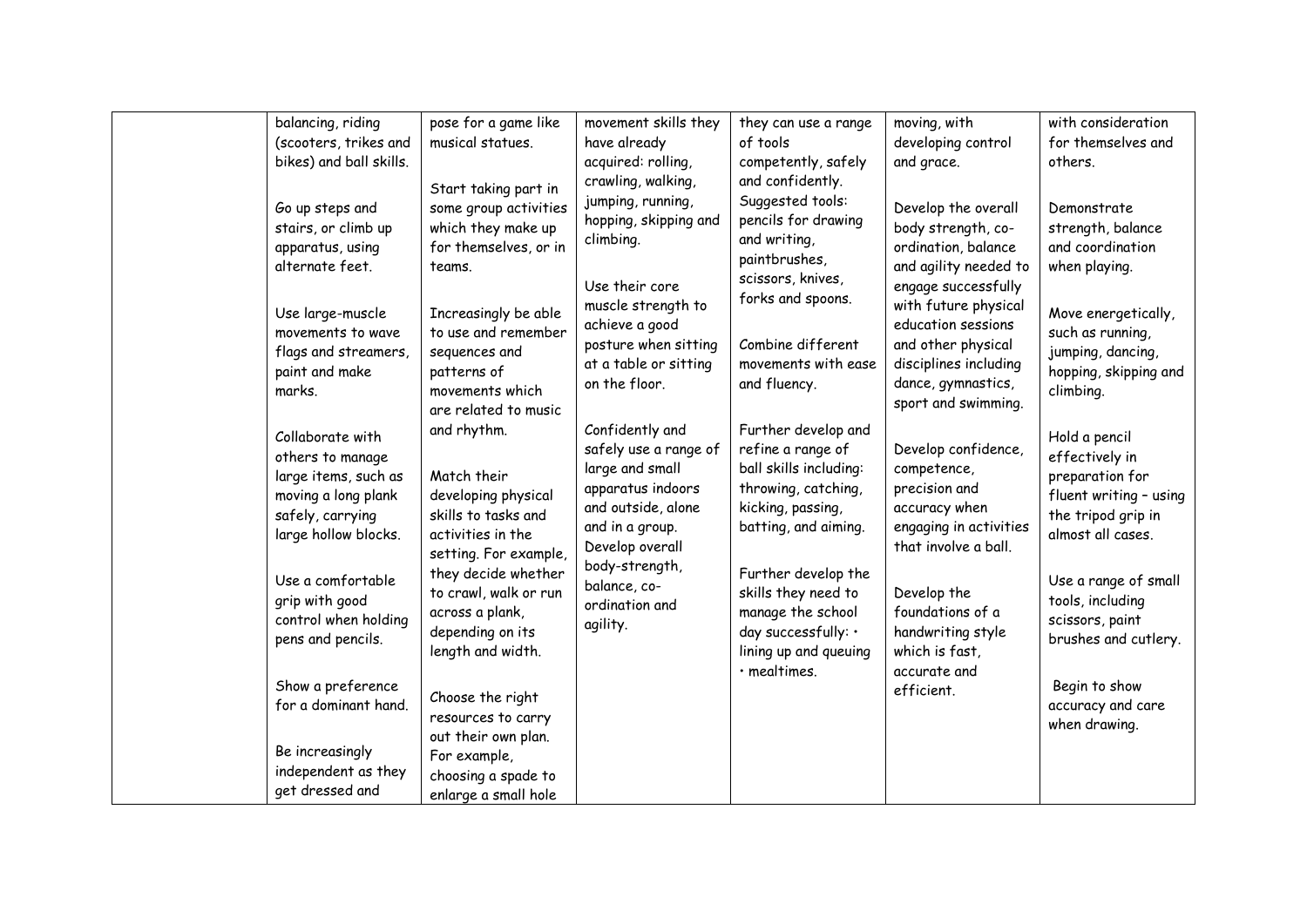|          | undressed, for<br>example, putting<br>coats on and doing<br>up zips.                                                                                                                                                                                                                                                                                                                       | they dug with a<br>trowel.<br>Use one-handed<br>tools and equipment,<br>for example, making<br>snips in paper with<br>scissors.                                                                                                                                                                                                                                                                                                                                                                                |                                                                                                                                                                                                                                                                                                                                                                                       |                                                                                                                                                                                                                                                                                                                                                                                                                   |                                                                                                                                                                                                                                                                                                                                                                                                                                        |                                                                                                                                                                                                                                                                                                                                                                                                                                                                                                 |
|----------|--------------------------------------------------------------------------------------------------------------------------------------------------------------------------------------------------------------------------------------------------------------------------------------------------------------------------------------------------------------------------------------------|----------------------------------------------------------------------------------------------------------------------------------------------------------------------------------------------------------------------------------------------------------------------------------------------------------------------------------------------------------------------------------------------------------------------------------------------------------------------------------------------------------------|---------------------------------------------------------------------------------------------------------------------------------------------------------------------------------------------------------------------------------------------------------------------------------------------------------------------------------------------------------------------------------------|-------------------------------------------------------------------------------------------------------------------------------------------------------------------------------------------------------------------------------------------------------------------------------------------------------------------------------------------------------------------------------------------------------------------|----------------------------------------------------------------------------------------------------------------------------------------------------------------------------------------------------------------------------------------------------------------------------------------------------------------------------------------------------------------------------------------------------------------------------------------|-------------------------------------------------------------------------------------------------------------------------------------------------------------------------------------------------------------------------------------------------------------------------------------------------------------------------------------------------------------------------------------------------------------------------------------------------------------------------------------------------|
| Literacy | Understand the five<br>key concepts about<br>print: print has<br>meaning, print can<br>have different<br>purposes, we read<br>English text from<br>left to right and<br>from top to bottom,<br>the names of the<br>different parts of a<br>book, page<br>sequencing.<br>Use some of their<br>print and letter<br>knowledge in their<br>early writing.<br>Write some letters<br>accurately. | Develop their<br>phonological<br>awareness, so that<br>they can: spot and<br>suggest rhymes,<br>count or clap<br>syllables in a word,<br>recognise words with<br>the same initial<br>sound, such as money<br>and mother.<br>Engage in extended<br>conversations about<br>stories, learning new<br>vocabulary.<br>Use some of their<br>print and letter<br>knowledge in their<br>early writing. For<br>example: writing a<br>pretend shopping list<br>that starts at the<br>top of the page;<br>writing 'm' for | Read some letter<br>groups that each<br>represent one sound<br>and say sounds for<br>them.<br>Blend sounds into<br>words, so that they<br>can read short<br>words made up of<br>known letter-sound<br>correspondences.<br>Read individual<br>letters by saying the<br>sounds for them.<br>Spell words by<br>identifying the<br>sounds and then<br>writing the sound<br>with letter/s. | Form lower-case and<br>capital letters<br>correctly.<br>Spell words by<br>identifying the<br>sounds and then<br>writing the sound<br>with letter/s.<br>Write short<br>sentences with<br>words with known<br>sound-letter<br>correspondences.<br>Begin to read a few<br>common exception<br>words matched to<br>the school's phonic<br>programme.<br>Read simple phrases<br>and sentences made<br>up of words with | Read a few common<br>exception words<br>matched to the<br>school's phonic<br>programme.<br>Re-read these books<br>to build up their<br>confidence in word<br>reading, their<br>fluency and their<br>understanding and<br>enjoyment.<br>Write short<br>sentences with<br>words with known<br>sound-letter<br>correspondences<br>using a capital letter<br>and full stop.<br>Re-read what they<br>have written to<br>check that it makes | Demonstrate<br>understanding of<br>what has been read<br>to them by retelling<br>stories and<br>narratives using<br>their own words and<br>recently introduced<br>vocabulary; -<br>Anticipate - where<br>appropriate - key<br>events in stories.<br>Use and understand<br>recently introduced<br>vocabulary during<br>discussions about<br>stories, non-fiction,<br>rhymes and poems<br>and during role-play.<br>Say a sound for each<br>letter in the<br>alphabet and at least<br>10 digraphs. |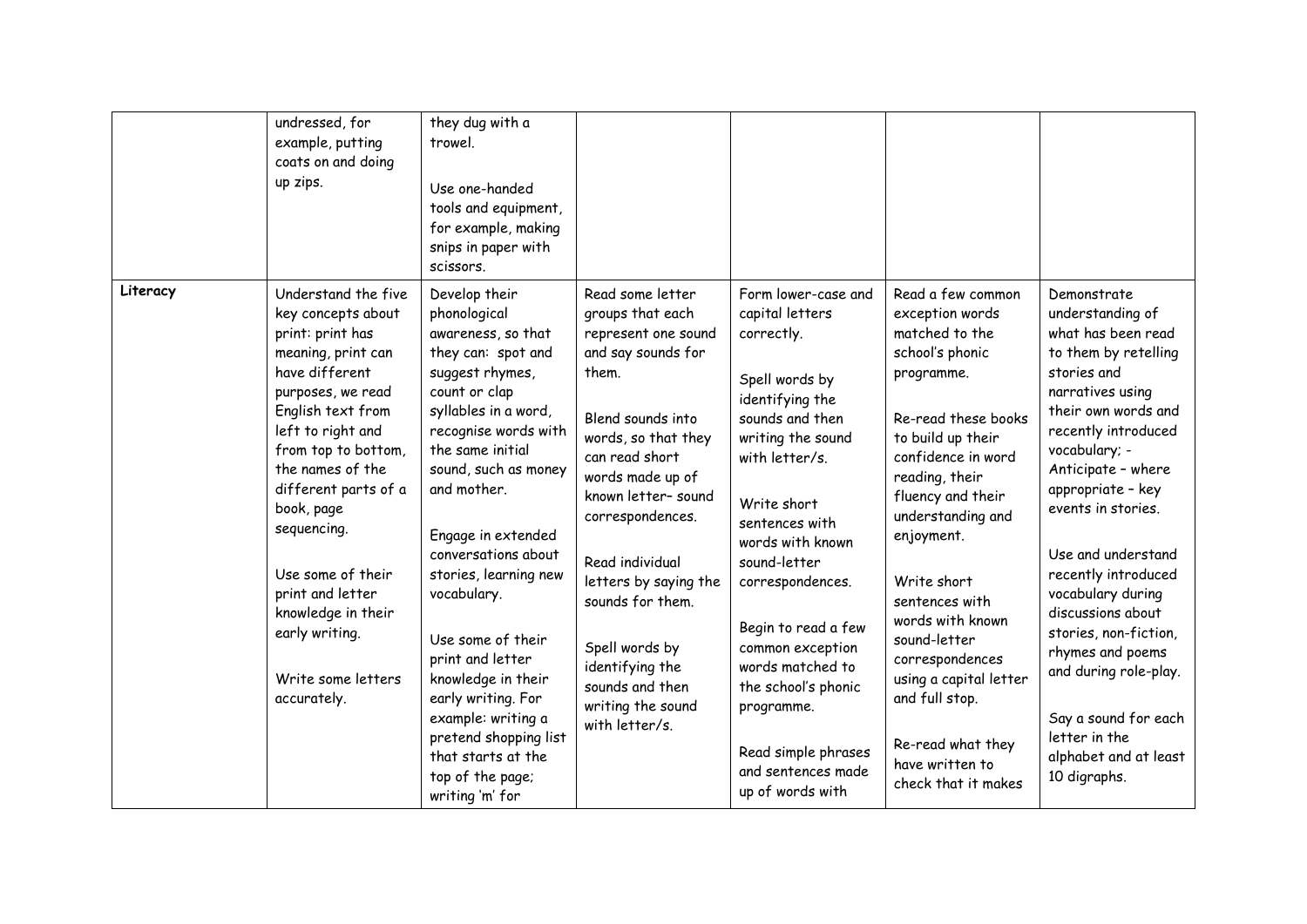|             |                                                                                                                                                                                                                                                 | mummy. Write some<br>or all of their name.                                                                                                                                                                                                                                          |                                                                                                                                                                                    | known letter-sound<br>correspondences<br>and, where<br>necessary, a few<br>exception words.                                                                                                                         | sense.<br>Read words<br>consistent with their<br>phonic knowledge by<br>sound-blending.<br>Write recognisable<br>letters, most of<br>which are correctly<br>formed.                                                                                                        | Read aloud simple<br>sentences and books<br>that are consistent<br>with their phonic<br>knowledge, including<br>some common<br>exception words.<br>Spell words by<br>identifying sounds in<br>them and<br>representing the<br>sounds with a letter<br>or letters.<br>Write simple<br>phrases and<br>sentences that can<br>be read by others. |
|-------------|-------------------------------------------------------------------------------------------------------------------------------------------------------------------------------------------------------------------------------------------------|-------------------------------------------------------------------------------------------------------------------------------------------------------------------------------------------------------------------------------------------------------------------------------------|------------------------------------------------------------------------------------------------------------------------------------------------------------------------------------|---------------------------------------------------------------------------------------------------------------------------------------------------------------------------------------------------------------------|----------------------------------------------------------------------------------------------------------------------------------------------------------------------------------------------------------------------------------------------------------------------------|----------------------------------------------------------------------------------------------------------------------------------------------------------------------------------------------------------------------------------------------------------------------------------------------------------------------------------------------|
| Mathematics | Develop fast<br>recognition of up to<br>3 objects, without<br>having to count them<br>individually<br>('subitising').<br>Recite numbers past<br>5. Say one number<br>for each item in<br>order: 1,2,3,4,5.<br>Show 'finger<br>numbers' up to 5. | Know that the last<br>number reached<br>when counting a<br>small set of objects<br>tells you how many<br>there are in total<br>('cardinal principle').<br>Link numerals and<br>amounts: for<br>example, showing the<br>right number of<br>objects to match<br>the numeral, up to 5. | Subitise.<br>Link the number<br>symbol (numeral)<br>with its cardinal<br>number value.<br>Compare numbers.<br>Explore the<br>composition of<br>numbers to 5.<br>Compare weight and | Automatically recall<br>number bonds for<br>numbers 0-5 and<br>some to 10.<br>Count beyond 10.<br>Understand the 'one<br>more than/one less<br>than' relationship<br>between consecutive<br>numbers.<br>Explore the | Have a deep<br>understanding of<br>number to 10,<br>including the<br>composition of each<br>number.<br>Compare quantities<br>up to 10 in different<br>contexts,<br>recognising when one<br>quantity is greater<br>than, less than or<br>the same as the<br>other quantity. | Subitise (recognise<br>quantities without<br>counting) up to 5.<br>Automatically recall<br>(without reference<br>to rhymes, counting<br>or other aids)<br>number bonds up to<br>5 (including<br>subtraction facts)<br>and some number<br>bonds to 10,<br>including double<br>facts.                                                          |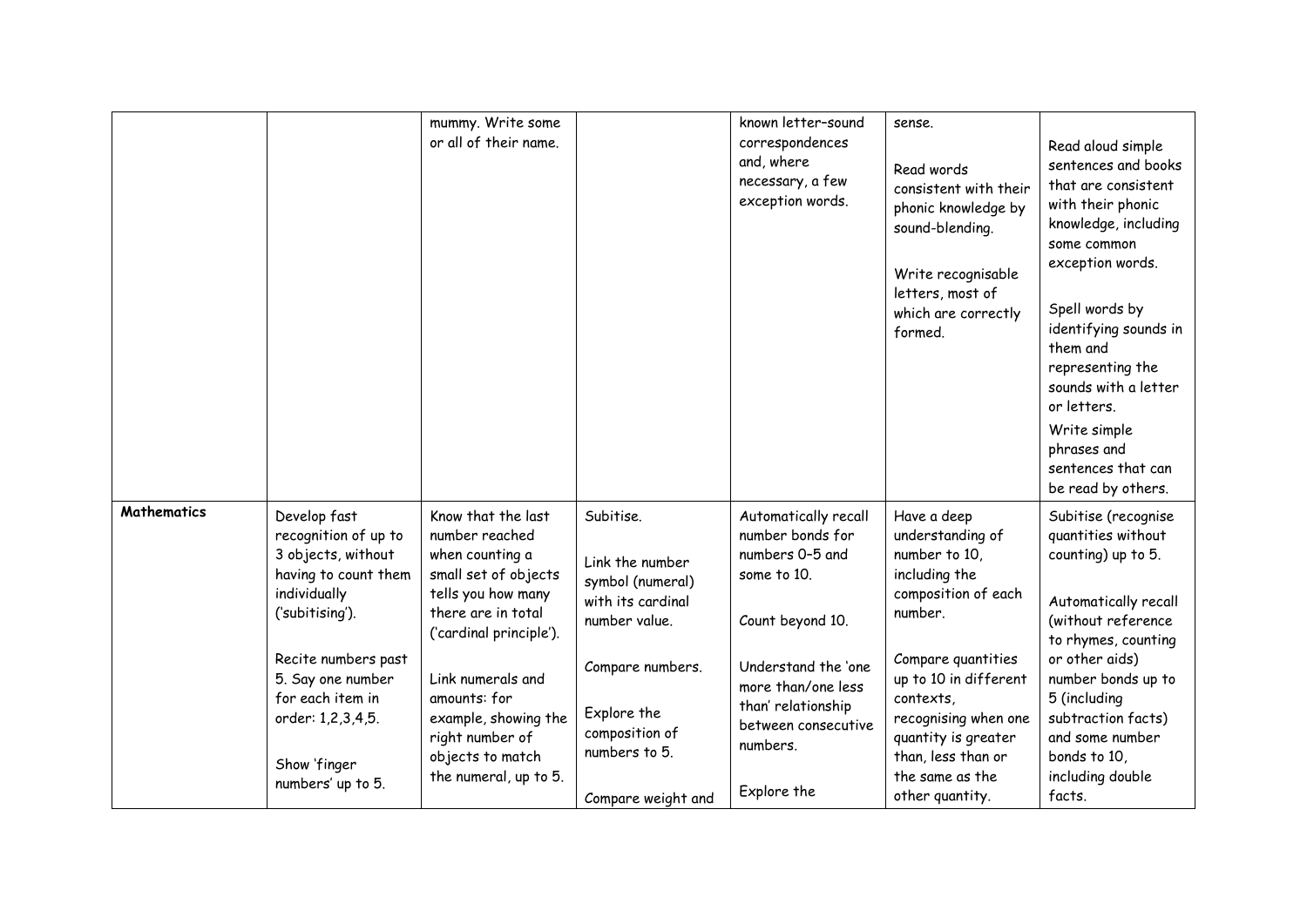|                                                                                                                                                                                                                                                                                                                                                                   |                                                                                                                                                                                                                                                                                                                                    |           | composition of                                                                                                                                                                                                                                                     |                                                                                                                      |                                                                                                                                                                                                                                                             |
|-------------------------------------------------------------------------------------------------------------------------------------------------------------------------------------------------------------------------------------------------------------------------------------------------------------------------------------------------------------------|------------------------------------------------------------------------------------------------------------------------------------------------------------------------------------------------------------------------------------------------------------------------------------------------------------------------------------|-----------|--------------------------------------------------------------------------------------------------------------------------------------------------------------------------------------------------------------------------------------------------------------------|----------------------------------------------------------------------------------------------------------------------|-------------------------------------------------------------------------------------------------------------------------------------------------------------------------------------------------------------------------------------------------------------|
| Experiment with<br>their own symbols<br>and marks as well as<br>numerals. Solve real<br>world mathematical<br>problems with<br>numbers up to 5.<br>Understand position<br>through words alone<br>- for example, "The<br>bag is under the<br>table," - with no<br>pointing.<br>Discuss routes and<br>locations, using<br>words like 'in front<br>of' and 'behind'. | Compare quantities<br>using language: 'more<br>than', 'fewer than'.<br>Talk about and<br>explore 2D and 3D<br>shapes (for example,<br>circles, rectangles,<br>triangles and<br>cuboids) using<br>informal and<br>mathematical<br>language: 'sides',<br>'corners'; 'straight',<br>'flat', 'round'.<br>Describe a familiar<br>route. | capacity. | numbers to 10.<br>Select, rotate and<br>manipulate shapes to<br>develop spatial<br>reasoning skills.<br>Compose and<br>decompose shapes so<br>that children<br>recognise a shape<br>can have other<br>shapes within it, just<br>as numbers can.<br>Compare length. | Explore the<br>composition of<br>numbers to 10 and<br>beyond.<br>Continue, copy and<br>create repeating<br>patterns. | Verbally count<br>beyond 20,<br>recognising the<br>pattern of the<br>counting system.<br>Explore and<br>represent patterns<br>within numbers up to<br>10, including evens<br>and odds, double<br>facts and how<br>quantities can be<br>distributed equally. |
| Make comparisons<br>between objects<br>relating to size,<br>length, weight and<br>capacity.                                                                                                                                                                                                                                                                       | Combine shapes to<br>make new ones - an<br>arch, a bigger<br>triangle, etc.                                                                                                                                                                                                                                                        |           |                                                                                                                                                                                                                                                                    |                                                                                                                      |                                                                                                                                                                                                                                                             |
| Count objects,<br>actions and sounds.<br>Talk about and<br>identify the<br>patterns around<br>them. For example:                                                                                                                                                                                                                                                  | Select shapes<br>appropriately: flat<br>surfaces for<br>building, a triangular<br>prism for a roof,<br>etc.<br>Begin to describe a                                                                                                                                                                                                 |           |                                                                                                                                                                                                                                                                    |                                                                                                                      |                                                                                                                                                                                                                                                             |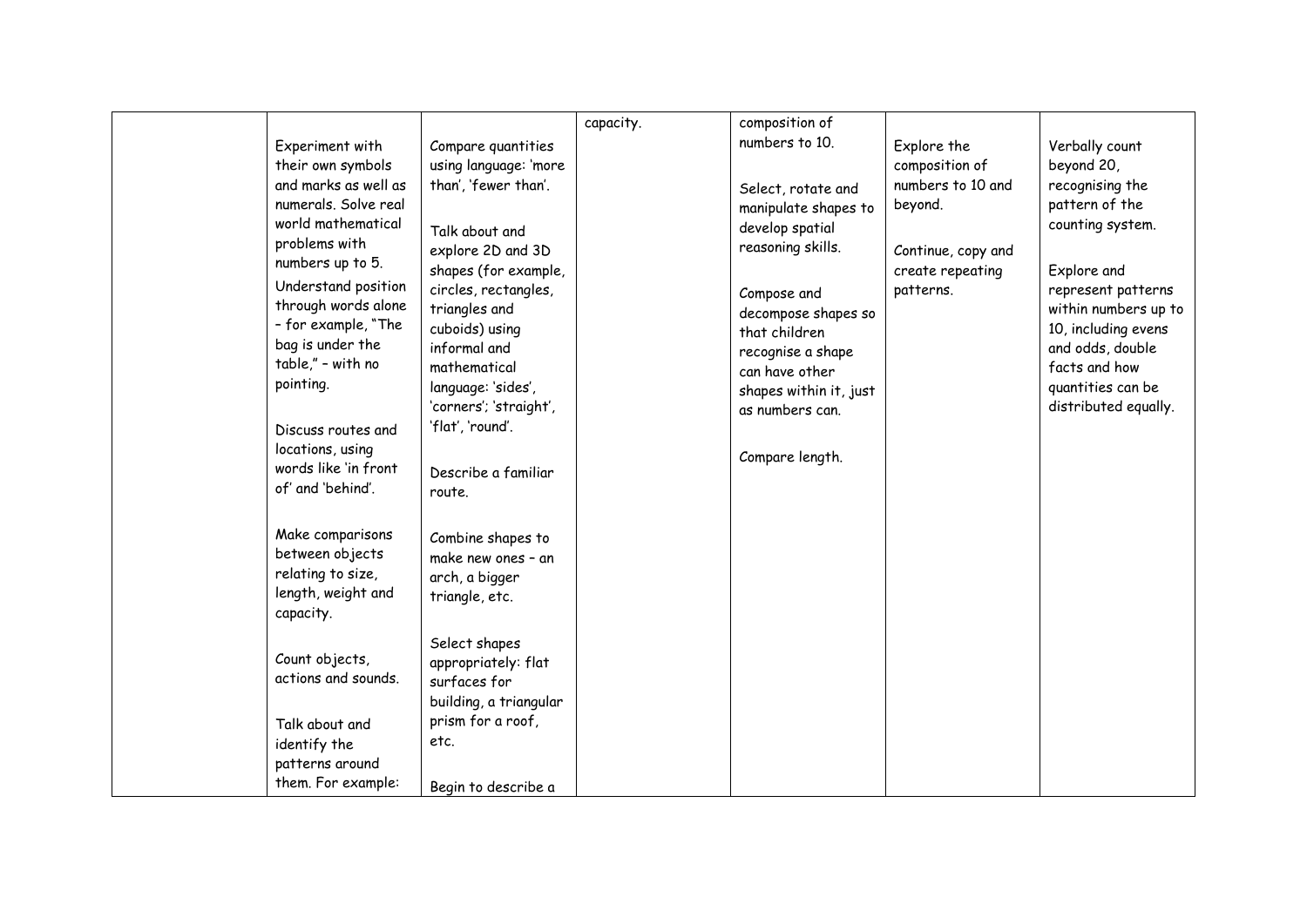| stripes on clothes,<br>designs on rugs and<br>wallpaper. Use<br>informal language<br>like 'pointy', 'spotty',<br>'blobs', etc. Extend<br>and create ABAB<br>patterns - stick,<br>leaf, stick, leaf.<br>Notice and correct<br>an error in a<br>repeating pattern. | sequence of events,<br>real or fictional,<br>using words such as<br>'first', 'then'<br>Understand the 'one<br>more than/one less<br>than' relationship<br>between consecutive<br>numbers. |  |  |  |  |
|------------------------------------------------------------------------------------------------------------------------------------------------------------------------------------------------------------------------------------------------------------------|-------------------------------------------------------------------------------------------------------------------------------------------------------------------------------------------|--|--|--|--|
|------------------------------------------------------------------------------------------------------------------------------------------------------------------------------------------------------------------------------------------------------------------|-------------------------------------------------------------------------------------------------------------------------------------------------------------------------------------------|--|--|--|--|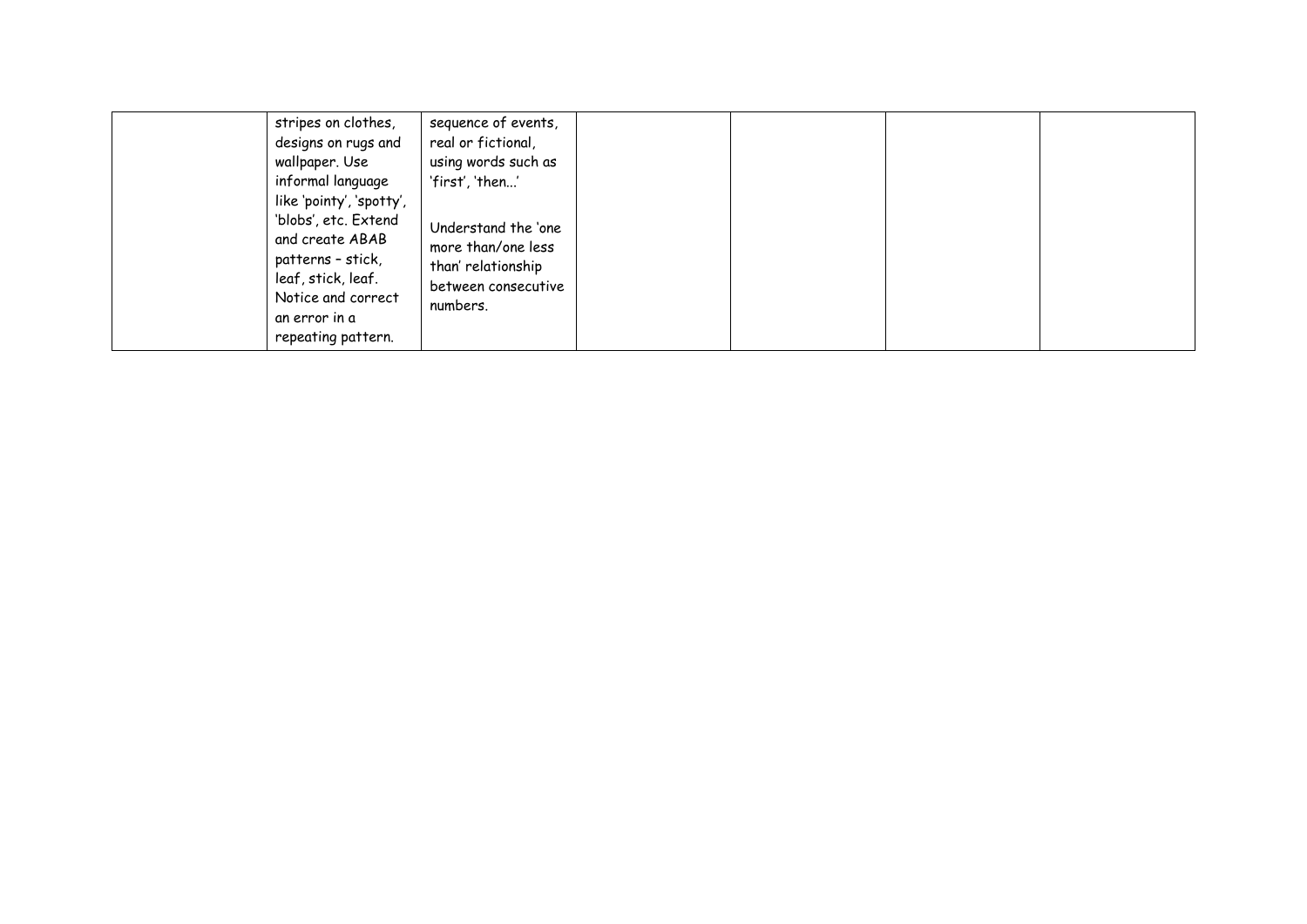| Understanding the<br>World | Use all their senses<br>in hands-on<br>exploration<br>of natural materials.<br>Explore collections<br>of materials with<br>similar and/or<br>different<br>properties.<br>Begin to make sense<br>of their own life-<br>story and family's<br>history.<br>Plant seeds and care<br>for growing plants.<br>Begin to understand<br>the need to respect<br>and care for the<br>natural environment<br>and all living things.<br>Talk about the<br>differences between<br>materials<br>and changes they<br>notice. | Talk about what<br>they see, using a<br>wide vocabulary.<br>Show interest in<br>different<br>occupations.<br>Explore how things<br>work.<br>Understand the key<br>features of the life<br>cycle of a plant and<br>an animal.<br>Explore and talk<br>about different<br>forces they can feel.<br>Continue developing<br>positive attitudes<br>about the<br>differences between<br>people.<br>Know that there are<br>different countries<br>in the world and talk<br>about the<br>differences they<br>have experienced or<br>seen in photos. | Talk about members<br>of their immediate<br>family and<br>community.<br>Compare and<br>contrast characters<br>from stories,<br>including figures<br>from the past.<br>Draw information<br>from a simple map.<br>Understand that<br>some places are<br>special to members<br>of their community.<br>Explore the natural<br>world around them.<br>Describe what they<br>see, hear and feel<br>whilst outside.<br>Understand the<br>effect of changing<br>seasons on the<br>natural world around<br>them. | Name and describe<br>people who are<br>familiar to them.<br>Comment on images<br>of familiar situations<br>in the past.<br>Recognise that<br>people have<br>different beliefs<br>and celebrate special<br>times in different<br>ways.<br>Recognise some<br>similarities and<br>differences between<br>life in this country<br>and life in<br>other countries.<br>Recognise some<br>environments that<br>are different<br>from the one in<br>which they live. | Talk about the lives<br>of the people around<br>them and their roles<br>in society<br>and storytelling.<br>Describe their<br>immediate<br>environment using<br>knowledge from<br>observation,<br>discussion, stories,<br>non-fiction texts<br>and maps.<br>Explore the natural<br>world around them,<br>making observations<br>and drawing pictures<br>of animals and plants<br>Know some<br>similarities and<br>differences between<br>the natural world<br>around them and<br>contrasting<br>environments,<br>drawing on their<br>experiences and<br>what has been read<br>in class. | Know some<br>similarities and<br>differences between<br>things in the past<br>and now, drawing on<br>their experiences<br>and what has been<br>read in class.<br>Understand the past<br>through settings,<br>characters and<br>events encountered<br>in books read in<br>class.<br>Know some<br>similarities and<br>differences between<br>different religious<br>and cultural<br>communities in this<br>country, drawing on<br>their experiences<br>and what has been<br>read in class.<br>Explain some<br>similarities and<br>differences between<br>life in this country<br>and life in other<br>countries, drawing on<br>knowledge from |
|----------------------------|-------------------------------------------------------------------------------------------------------------------------------------------------------------------------------------------------------------------------------------------------------------------------------------------------------------------------------------------------------------------------------------------------------------------------------------------------------------------------------------------------------------|--------------------------------------------------------------------------------------------------------------------------------------------------------------------------------------------------------------------------------------------------------------------------------------------------------------------------------------------------------------------------------------------------------------------------------------------------------------------------------------------------------------------------------------------|--------------------------------------------------------------------------------------------------------------------------------------------------------------------------------------------------------------------------------------------------------------------------------------------------------------------------------------------------------------------------------------------------------------------------------------------------------------------------------------------------------|--------------------------------------------------------------------------------------------------------------------------------------------------------------------------------------------------------------------------------------------------------------------------------------------------------------------------------------------------------------------------------------------------------------------------------------------------------------|----------------------------------------------------------------------------------------------------------------------------------------------------------------------------------------------------------------------------------------------------------------------------------------------------------------------------------------------------------------------------------------------------------------------------------------------------------------------------------------------------------------------------------------------------------------------------------------|---------------------------------------------------------------------------------------------------------------------------------------------------------------------------------------------------------------------------------------------------------------------------------------------------------------------------------------------------------------------------------------------------------------------------------------------------------------------------------------------------------------------------------------------------------------------------------------------------------------------------------------------|
|----------------------------|-------------------------------------------------------------------------------------------------------------------------------------------------------------------------------------------------------------------------------------------------------------------------------------------------------------------------------------------------------------------------------------------------------------------------------------------------------------------------------------------------------------|--------------------------------------------------------------------------------------------------------------------------------------------------------------------------------------------------------------------------------------------------------------------------------------------------------------------------------------------------------------------------------------------------------------------------------------------------------------------------------------------------------------------------------------------|--------------------------------------------------------------------------------------------------------------------------------------------------------------------------------------------------------------------------------------------------------------------------------------------------------------------------------------------------------------------------------------------------------------------------------------------------------------------------------------------------------|--------------------------------------------------------------------------------------------------------------------------------------------------------------------------------------------------------------------------------------------------------------------------------------------------------------------------------------------------------------------------------------------------------------------------------------------------------------|----------------------------------------------------------------------------------------------------------------------------------------------------------------------------------------------------------------------------------------------------------------------------------------------------------------------------------------------------------------------------------------------------------------------------------------------------------------------------------------------------------------------------------------------------------------------------------------|---------------------------------------------------------------------------------------------------------------------------------------------------------------------------------------------------------------------------------------------------------------------------------------------------------------------------------------------------------------------------------------------------------------------------------------------------------------------------------------------------------------------------------------------------------------------------------------------------------------------------------------------|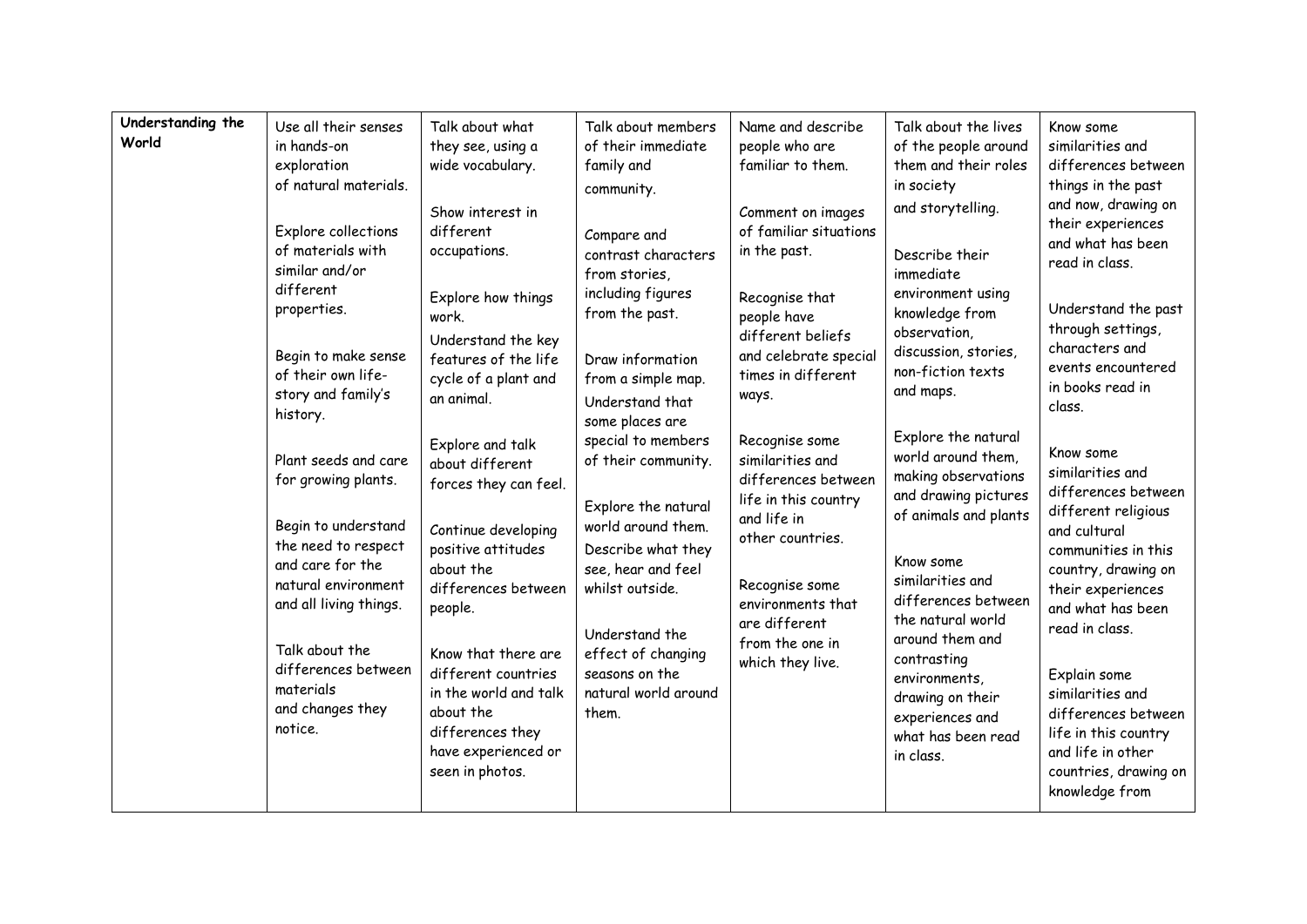|  |  |  | stories, non-fiction |
|--|--|--|----------------------|
|  |  |  | texts and - when     |
|  |  |  |                      |
|  |  |  | appropriate - maps.  |
|  |  |  | Understand some      |
|  |  |  | important processes  |
|  |  |  |                      |
|  |  |  | and changes in the   |
|  |  |  | natural world around |
|  |  |  | them, including the  |
|  |  |  | seasons and changing |
|  |  |  | states of matter.    |
|  |  |  |                      |
|  |  |  |                      |
|  |  |  |                      |
|  |  |  |                      |
|  |  |  |                      |
|  |  |  |                      |
|  |  |  |                      |
|  |  |  |                      |
|  |  |  |                      |
|  |  |  |                      |
|  |  |  |                      |
|  |  |  |                      |
|  |  |  |                      |
|  |  |  |                      |
|  |  |  |                      |
|  |  |  |                      |
|  |  |  |                      |
|  |  |  |                      |
|  |  |  |                      |
|  |  |  |                      |
|  |  |  |                      |
|  |  |  |                      |
|  |  |  |                      |
|  |  |  |                      |
|  |  |  |                      |
|  |  |  |                      |
|  |  |  |                      |
|  |  |  |                      |
|  |  |  |                      |
|  |  |  |                      |
|  |  |  |                      |
|  |  |  |                      |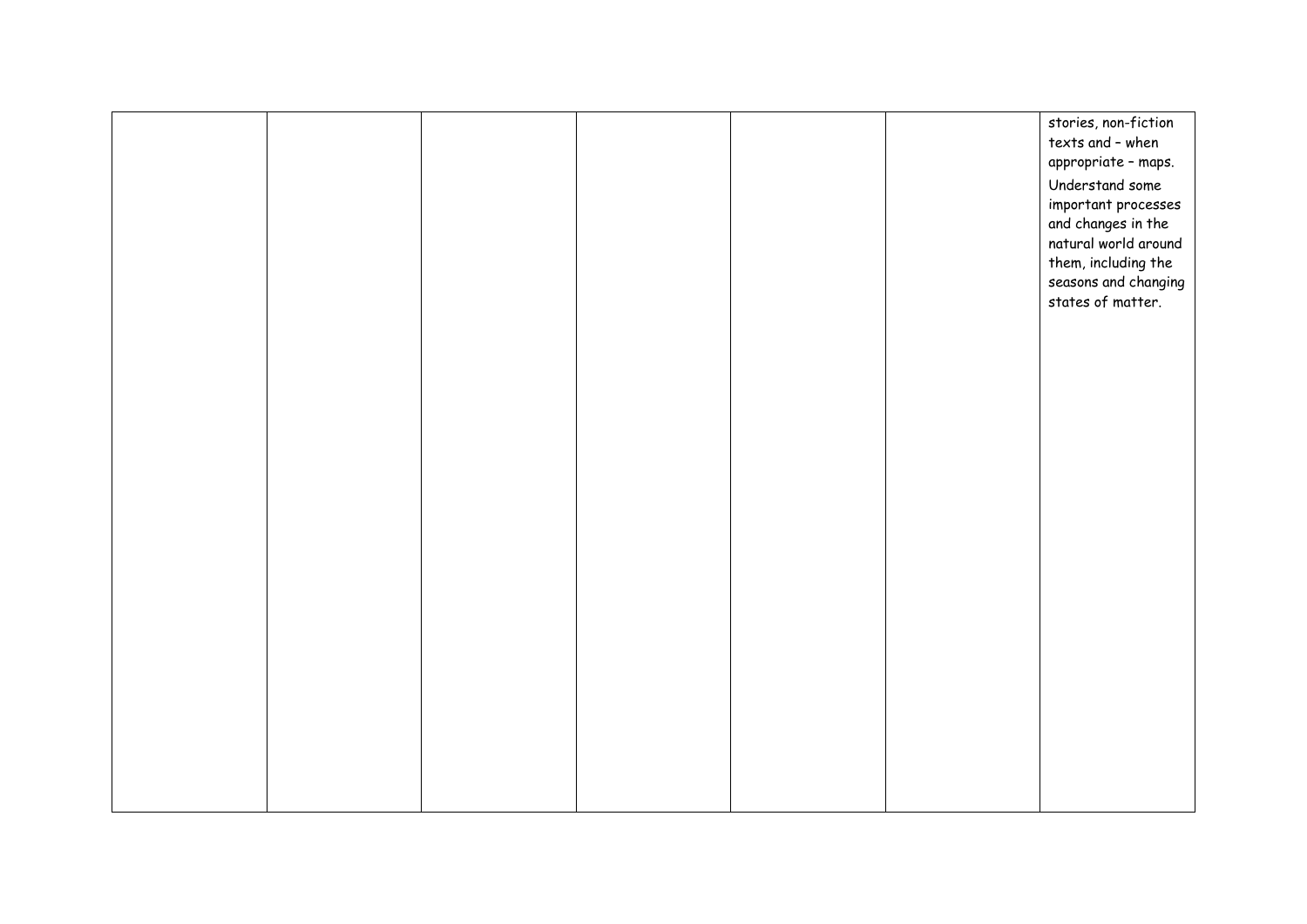| <b>Expressive Arts and</b><br>Design | Take part in simple<br>pretend play, using<br>an object<br>to represent<br>something else even<br>though they are not<br>similar.<br>Explore different<br>materials freely, to<br>develop their ideas<br>about how to use<br>them and what<br>to make.<br>Join different<br>materials and<br>explore<br>different textures.<br>Create closed shapes<br>with continuous lines<br>and begin to use<br>these shapes to<br>represent objects.<br>Use drawing to<br>represent ideas like<br>movement or loud<br>noises. | Begin to develop<br>complex stories<br>using small<br>world equipment like<br>animal sets, dolls and<br>dolls houses, etc.<br>Make imaginative<br>and complex 'small<br>worlds' with blocks<br>and construction<br>kits, such as a city<br>with different<br>buildings and a park.<br>Develop their own<br>ideas and then<br>decide which<br>materials to use to<br>express them.<br>Draw with increasing<br>complexity and<br>detail,<br>such as representing<br>a face with a circle<br>and including details.<br>Explore colour and<br>colour mixing. Show<br>different emotions | Explore, use and<br>refine a variety of<br>artistic effects to<br>express their ideas<br>and feelings.<br>Create<br>collaboratively,<br>sharing ideas,<br>resources and skills.<br>Watch and talk<br>about dance and<br>performance art,<br>expressing their<br>feelings and<br>responses.<br>Sing in a group or on<br>their own,<br>increasingly<br>matching the pitch<br>and following the<br>melody. | Return to and build<br>on their previous<br>learning, refining<br>ideas and developing<br>their ability to<br>represent them.<br>Listen attentively,<br>move to and talk<br>about music,<br>expressing their<br>feelings and<br>responses.<br>Develop storylines in<br>their pretend play.<br>Explore and engage<br>in music making and<br>dance, performing<br>solo or in groups. | Share their<br>creations, explaining<br>the process they<br>have used.<br>Make use of props<br>and materials when<br>role playing<br>characters in<br>narratives and<br>stories.<br>Sing a range of well-<br>known nursery<br>rhymes and songs. | Safely use and<br>explore a variety of<br>materials, tools and<br>techniques,<br>experimenting with<br>colour, design,<br>texture, form and<br>function.<br>Invent, adapt and<br>recount narratives<br>and stories with<br>peers and their<br>teacher.<br>Perform songs,<br>rhymes, poems and<br>stories with others,<br>and - when<br>appropriate - try to<br>move in time with<br>music. |
|--------------------------------------|--------------------------------------------------------------------------------------------------------------------------------------------------------------------------------------------------------------------------------------------------------------------------------------------------------------------------------------------------------------------------------------------------------------------------------------------------------------------------------------------------------------------|-------------------------------------------------------------------------------------------------------------------------------------------------------------------------------------------------------------------------------------------------------------------------------------------------------------------------------------------------------------------------------------------------------------------------------------------------------------------------------------------------------------------------------------------------------------------------------------|---------------------------------------------------------------------------------------------------------------------------------------------------------------------------------------------------------------------------------------------------------------------------------------------------------------------------------------------------------------------------------------------------------|------------------------------------------------------------------------------------------------------------------------------------------------------------------------------------------------------------------------------------------------------------------------------------------------------------------------------------------------------------------------------------|-------------------------------------------------------------------------------------------------------------------------------------------------------------------------------------------------------------------------------------------------|--------------------------------------------------------------------------------------------------------------------------------------------------------------------------------------------------------------------------------------------------------------------------------------------------------------------------------------------------------------------------------------------|
|                                      | Show different<br>emotions in their                                                                                                                                                                                                                                                                                                                                                                                                                                                                                | in their drawings -<br>happiness, sadness,                                                                                                                                                                                                                                                                                                                                                                                                                                                                                                                                          |                                                                                                                                                                                                                                                                                                                                                                                                         |                                                                                                                                                                                                                                                                                                                                                                                    |                                                                                                                                                                                                                                                 |                                                                                                                                                                                                                                                                                                                                                                                            |